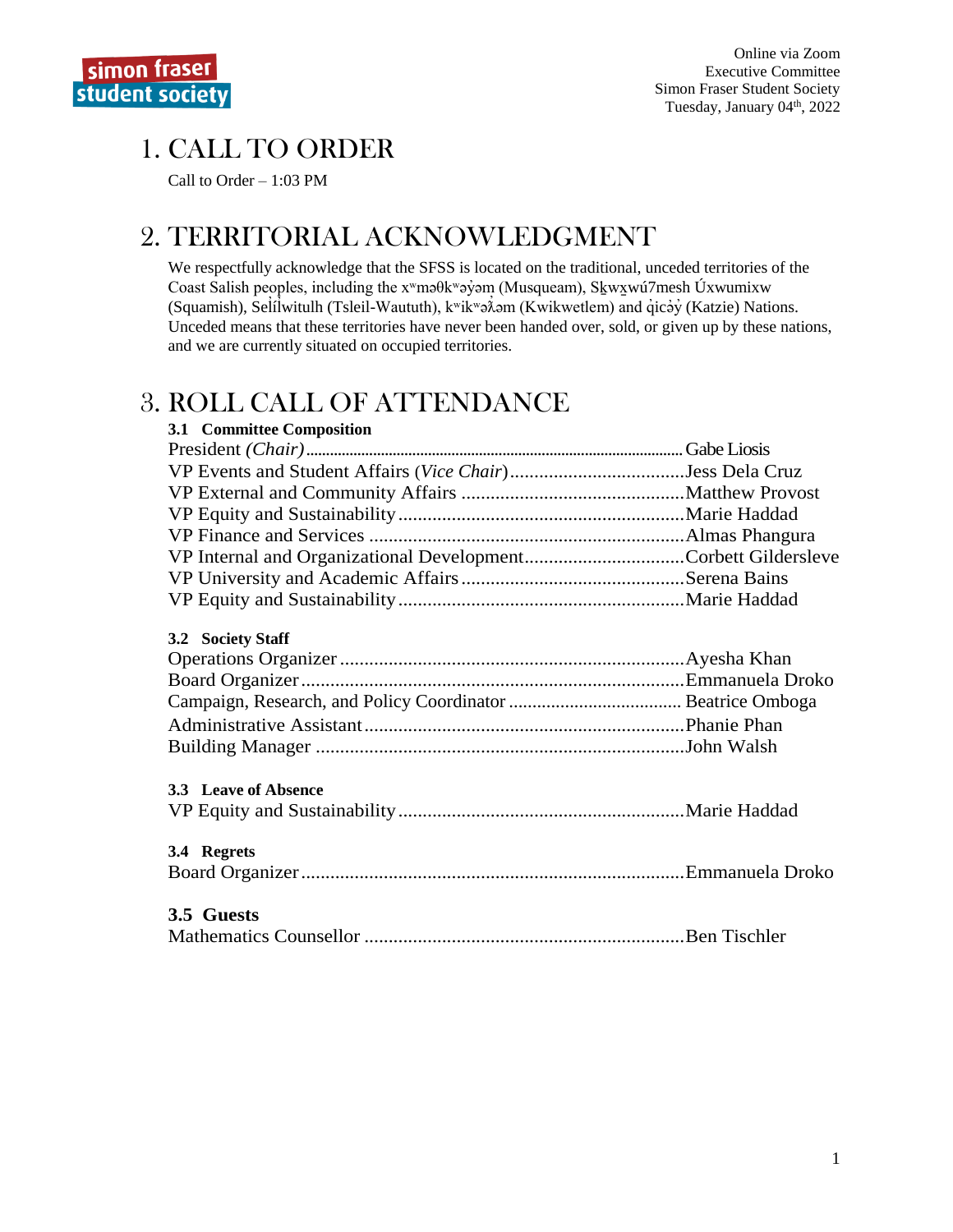# 4. ADOPTION OF THE AGENDA

#### **4.1 MOTION EXEC 2022-01-04:01**

#### **Gabe/Jess**

*Be it resolved to adopt the agenda as presented.*

#### **CARRIED AS AMENDED**

• Add discussion item 8.2 Staff Support

## 5. REPORTS

#### **5.1 Report from Management**

- Ayesha Khan, Operations Organizer
	- o Email catch-up for December and January.
	- o Took care of onboarding for new members.
- John Walsh, Building Manager
	- o Communicated with staff to discuss how to proceed with building accessibility.
	- o Set up the deliveries with the flood donations to the badly damaged areas.
	- o Looked after deficiencies in the Student Union Building's maintenance and replacements of equipment.
	- o Looking at restructuring the building for reduced capacity.

#### **5.2 Report from Executive Officers**

- Jess Dela Cruz, VP Events and Student Affairs
	- $\circ$  Met with FNMISA to discuss the possible Pow wow and cultural night that will be happening within the SUB at the end of the term.
	- o Met with SFU Recreation with FNMISA to discuss the Pow wow plan.
	- o Went over the possible building plaques with Matt and John.
	- o Met with MSA building staff to discuss having events within the SUB by January 17; There will be a need for re-evaluation due to new circumstances.
	- o Met with MSA staff and Indian Student Federation to discuss the possible Holi.
	- o Jess, Matt, and John were at the SUB during the power outage to pack a truck with the flood donations, which were sent out successfully brought to the Langley airport and delivered to remote communities.
	- o Met with Lisa Ogilvie to discuss and support her work for student honoraria.
	- o Attended meetings with Gabe and staff to discuss internal operations and COVID-19 SFSS response and how to support staff during this time, like remote and hybrid work, building access, and emails to council and memberships
- Almas Phangura, VP Finance and Services
	- o Working on next semester's plan with Ella and BT.
	- o Discussed projects, which Almas wants to take on and decided how to move forward.
	- o Working on collection of stipends based off of council member resignations.
	- o Reached out to the resigned members to collect their stipends.
	- o Corbett and Ella set up a system, where everyone will be notified of a resignation.
	- o Working with people to fill in and collect Work Reports for the previous months.
	- o Sort issues with miscommunication regarding stipends and reports.
	- o Being part of the Excellence Teaching Award Committee to give rankings scores to the nominated professors.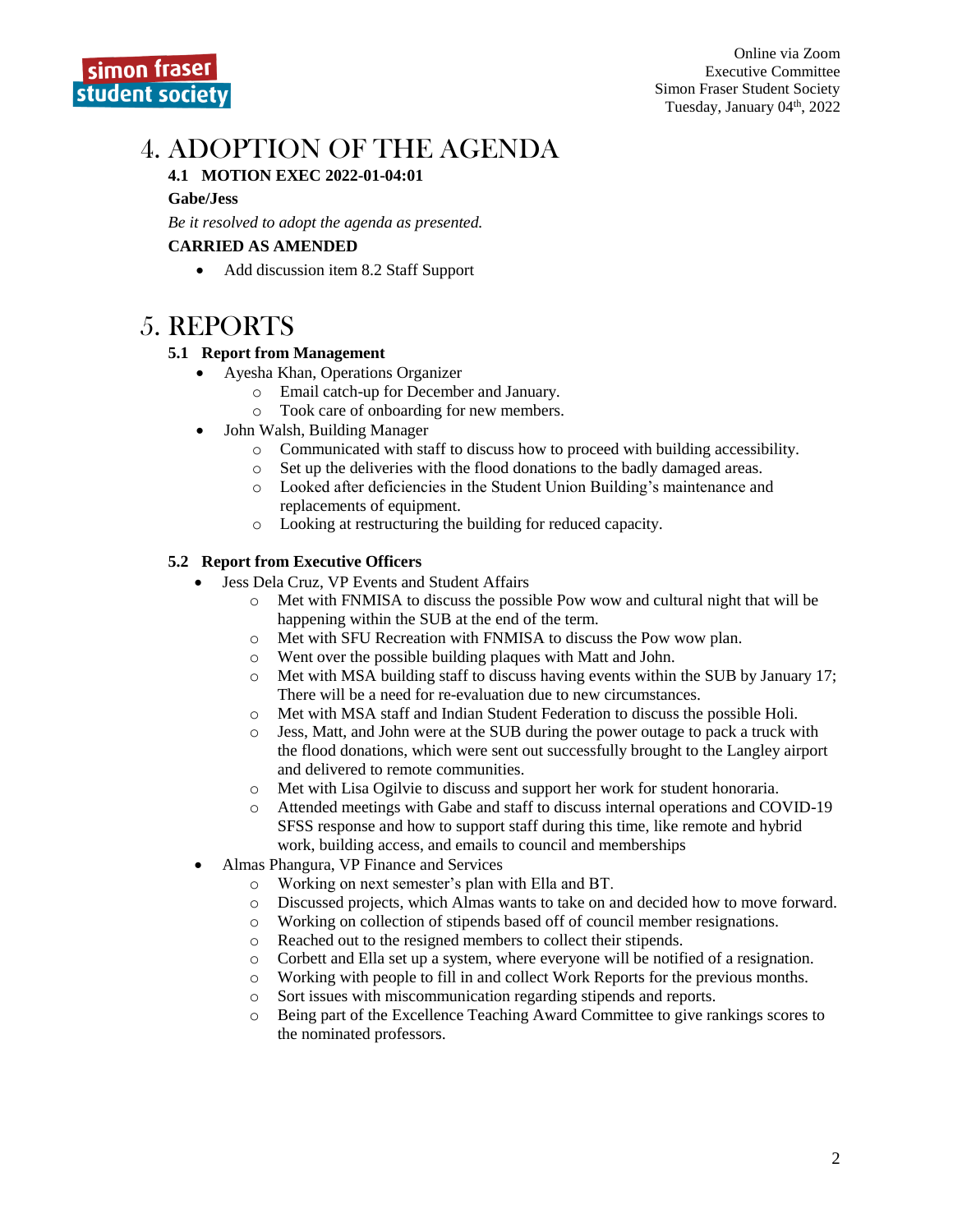

Online via Zoom Executive Committee Simon Fraser Student Society Tuesday, January 04<sup>th</sup>, 2022

- o Another SFU committee, Almas is part of, will have their meeting within next month to discuss probable Dean candidates for the Faculty of Science.
- o Afghan Scholar funding: There is an issue with how the SFU International Services wants to proceed versus how the SFSS wants to proceed.
- o Almas, Sean, Marie, Corbett, and Professor McAllister have been in contact about this. Review of letters and set up meetings.
- o Discussed staff gift cards with Marie, Corbett, and Ella.
- Serena Bains, University and Academic Affairs
	- o Put together requests made by the accessibility committee from last and this year.
	- $\circ$  A few students have reached out about the drop deadline, since classes will be online for some time.
	- o Create a plan for the Spring semester.
	- o Reply to student request regarding move online confusions and clarify what the students have to prepare for.
- Corbett Gildersleve, VP Internal and Organizational Development
	- o Attended the Afghan Scholar meeting.
	- o Attend Executive meeting regarding COVID-19.
	- o Worked on a transition, an operation, and communication plan for Gabe's resignation.
	- o Assisting Jess and Marie with organizing and better managing their email.
- Gabe Liosis, President (Chair)
	- o Executed Executive Committee meetings to discuss COVID-19 response and change in insurance for staff benefits.
	- o Carried out extensive meetings on how to respond to the surge in COVID-19 cases, focusing on operations, advocacy, and pivoting of events.
	- o Discussed the motion adoption the SFSS is going to take.
	- o Regular check-ins with all management staff, including Ayesha and Ella.
	- o Met with Jude and Constantine, the Out on Campus Coordinator and Programing Assistant, to discuss to resume the Out on Campus collective.
	- o Attended a joint operations group meeting to discuss:
		- Diversity and Neurodivergence Alliance (DNA) and their capacity to support students with accessibility.
		- Concerns regarding university budget consultation process.
		- Assuring Student Societies get the draft on time to provide feedback before it goes to the Board of Governors for final approval.
		- COVID-19 safety measures by pushing SFU for a stronger response.

#### **5.3 Report from HR & Personnel Sub-Committee**

 $\bullet$  N/A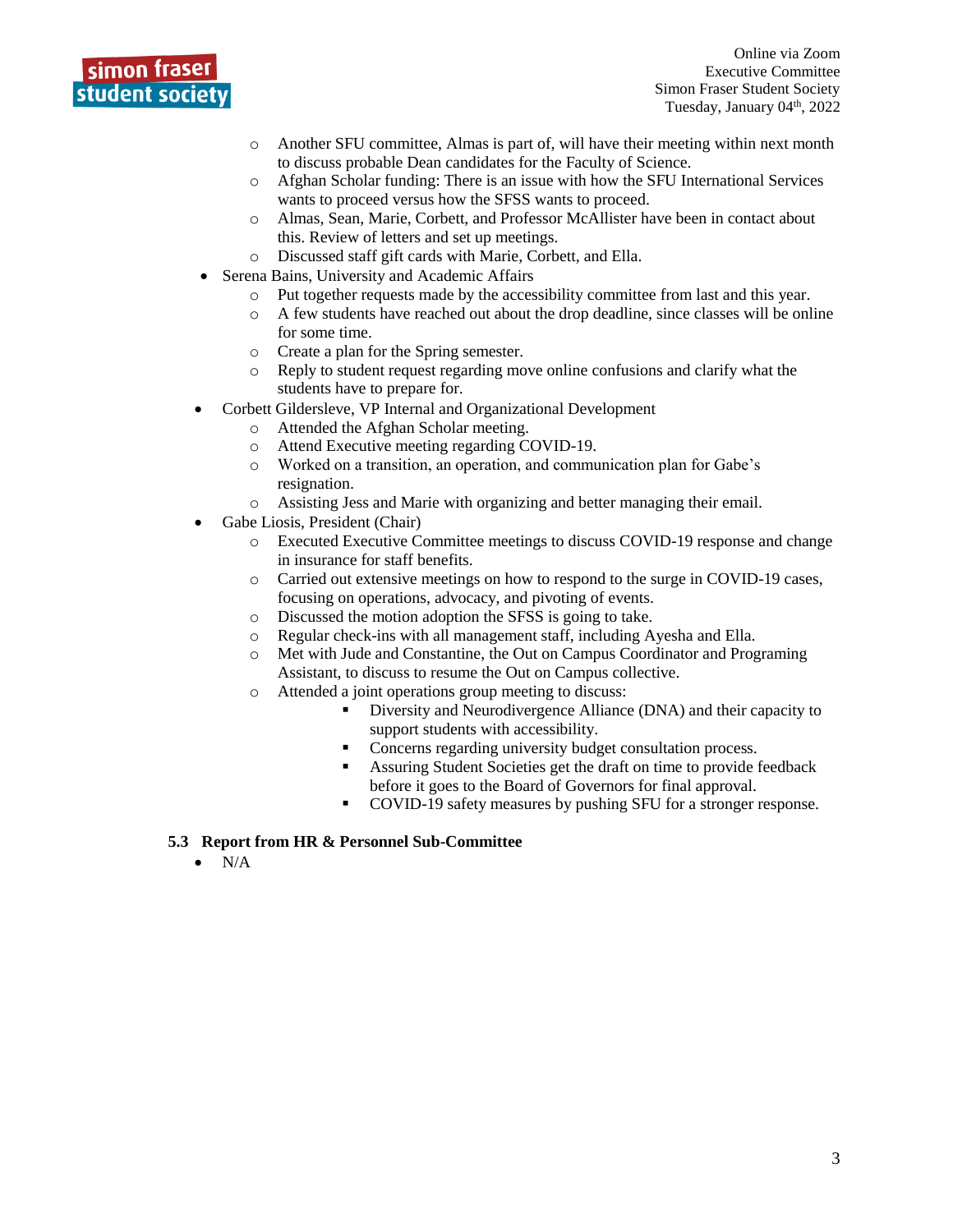

## 6. NEW BUSINESS

**6.1 Recommendation to Council: Amendments to SFSS Personnel Policies- MOTION EXEC 2022-01-04:02**

**SUBMITTED BY:** President Gabe Liosis

**ATTACHMENT**: Proposal - [Personnel Policies: Closures](https://docs.google.com/document/d/1OEgt_qWSf5u8kr1AxucxfBHp21qZ32dprSQGlMQmfj0/edit?usp=sharing)

#### **Gabe/Jess**

*Whereas, recent inclement weather events have demonstrated that SFSS Personnel Policy 1 (Office Closure) is inadequate and outdated.*

*Whereas, the Society needs robust and clear policies and processes regarding closure of spaces due to inclement weather or other reasons.*

*Whereas, the President, alongside Management, have drafted policy language for the consideration of Council regarding Office Closures and Building Closures.*

*Be it resolved that the Executive Committee recommend to Council to adopt the proposed policy amendments to PP-1 "Office Closure".*

*Be it further resolved that the Executive Committee recommend to Council to adopt the proposed new Personnel Policy titled "Building Closure".*

#### **CARRIED AS AMENDED**

- Gabe Liosis
	- o Clarified the difference between and Office and a Building Closure.
	- o Added clarifying statement 'to work remotely due to inclement weather, if approved' to Proposed Policy PP-1 "Office Closure"
		- Making the statant the policy as follows: "If an employee requests to work remotely due to inclement weather, if approved, or is directed to work remotely due to inclement weather, and an Office Closure has not been declared, they will receive pay for that day.

# 7. DISCUSSION ITEMS

#### **7.1 SFSS COVID-19 Response Updates**

#### **SUBMITTED BY: President "Gabe Liosis"**

**BLURB:** Roundtable on updates from Executive Officers on work done, and work to be done, regarding the Society's response to the surge in COVID-19 cases, driven by Omicron. Please provide updates regarding operations, advocacy, events, or in other relevant areas.

- Josh Welsh:
	- o SUB is looking to reduce capacity within the building and thinking of other measures to make it safe for a hopeful reopening on January 13.
	- o Blocked all of the room booking option for the next few weeks and looking to reopen them again, so students can book for remote lectures.
- Jess Dela Cruz:
	- o Need to meet with the Muriel and the Executive Team to go over the COVID-19 survey that is supposed to be sent out to the students.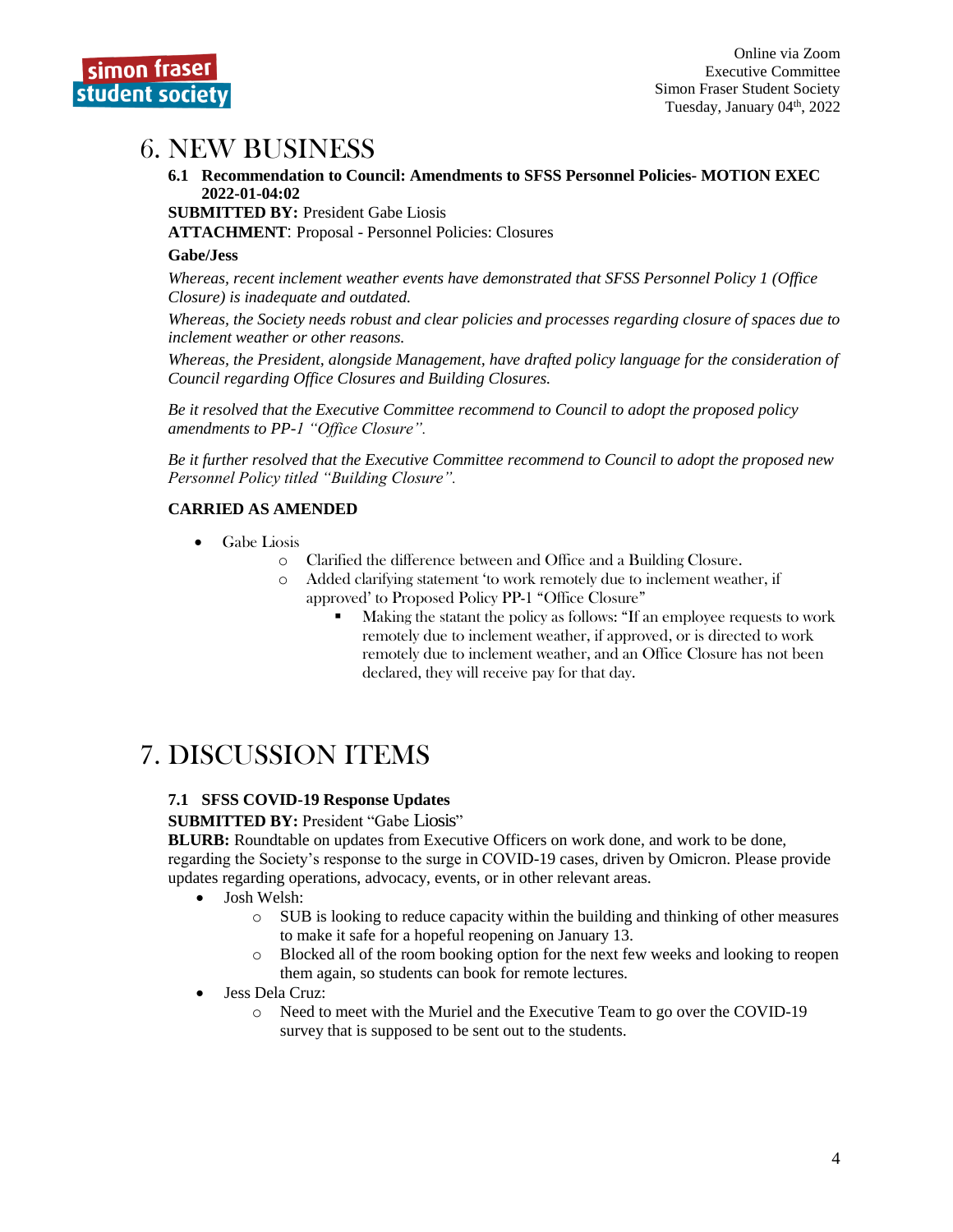

Online via Zoom Executive Committee Simon Fraser Student Society Tuesday, January 04<sup>th</sup>, 2022

- o Meeting the MSA staff to give them a recap of what has been happening the past months regarding building closure and etc.
- o Scheduling of daily meetings to discuss COVID-19 response.
- o Regroup with Shelly, Corbett, John, and Dipti to talk about events in general and Jess' portfolio and how she can be most effective in the position.
- o Regroup with FNMISA to discuss their space, in terms of SUB closure, and help the new Coordinator with those details.
- Serena Bains
	- $\circ$  Concerns of students on if the course outlines online still reflected what will happen this month, as they need more time to decide if the courses work for them.
- Gabe Liosis
	- o Brought up concerns regarding staff who are experiencing symptoms and want to get tested for COVID-19 and want to make sure their payroll is not penalized and it does not affect their paid sick leave.
		- Ayesha shares that she has been working with new hires, who have not had their full complement of time off, that the time for COVID-19 testing during work time is considered
- Ayesha Khan
	- o Staff members, who have COVID-19, should be encouraged to not work and rest due to its long-lasting effects.

#### **7.2 2022 Spring Referenda**

**SUBMITTED BY:** VP Internal & Organizational Development "Corbett Gildersleve" **BLURB:** Discussion around Executive Committee roles in campaigning for each referendum question.

- Setting up communications to set up campaigns.
- Stress the importance for Executives to understand that there is a need to push and promote these things, like the fee increases for the dental plan, the renewal of the 5% fee shift, dedicated fees for FNMISA, SOCA, DNA, and more.
- Volunteer to push out and contact students.
- **Action Items:**
	- o Corbett send an email to Executive and Council to ask for more direction.
	- o Gabe suggests to have a meeting to discuss and put together a campaign plan for each referenda question.
	- o No specific actions yet.

#### **7.3 Executive Work Reports**

**SUBMITTED BY:** VP Internal & Organizational Development "Corbett Gildersleve" **BLURB:** Many Executives are behind, and we need to catch up.

- Corbett Gildersleve
	- o Work Reports need to be updated and the need for the staff members to catch up is important.
	- Work Reports on the website help people better understand what the SFSS does.
	- o Asked Almas to compile a list of missing reports per person and send an email with the list of the reports to fill in.

#### **7.4 Committee Exit Reports**

**SUBMITTED BY:** VP Internal & Organizational Development "Corbett Gildersleve"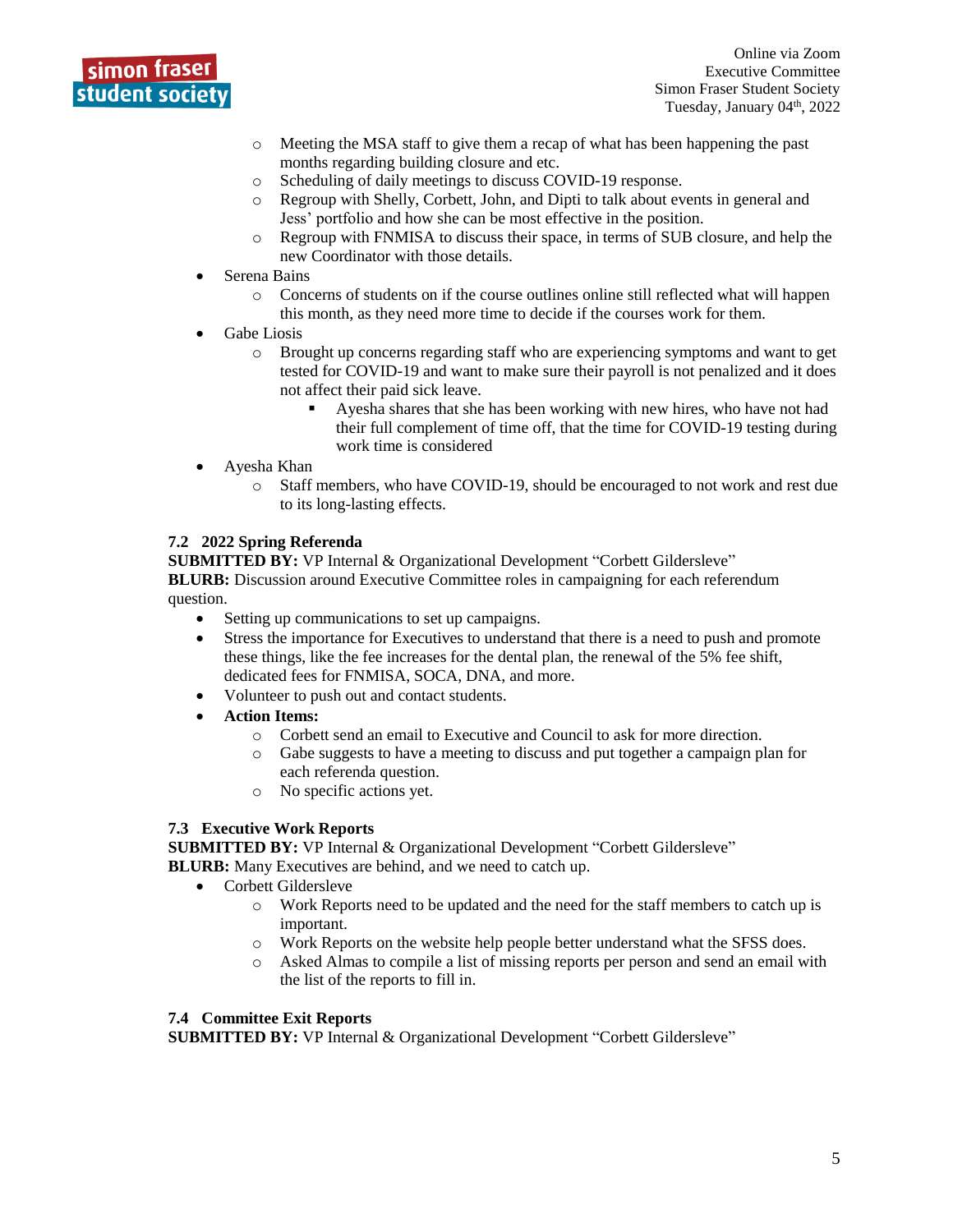

Online via Zoom Executive Committee Simon Fraser Student Society Tuesday, January 04<sup>th</sup>, 2022

**BLURB:** Discussion around the creation of committee exit reports.

- Corbett Gildersleve
	- o Exit Reports will be helpful for the next Committee to get a summary of what was done and what can be done.
- Almas Phangura
	- o When will the Exit Reports be due?
		- Corbett: Before the end of April.
	- o What are the contents of an Exit Reports?
		- Corbett: Pared down version of Semester Reports, include what was worked on, results, project continuation and recommendations.
	- o Is there a page limit for Exit Reports?
		- Corbett: Depends on the Committee.
	- o Stresses the importance if the Exit Reports can be on the website (public domain) as staff members' needs and concerns need to be kept in mind.

#### **7.5 Semester Reports**

**SUBMITTED BY:** VP Internal & Organizational Development "Corbett Gildersleve"

**BLURB:** Reminder that they are due at the end of this month.

- Corbett Gildersleve and Almas Phangura
	- o Reminds that the Semester Reports are due soon and calls to start on filling them out.

## 8. IN-CAMERA

#### **8.1 MOTION EXECUTIVE 2022-01-04:03**

#### **Gabe/Jess**

*Be it resolved to go in-camera for the remainder of the meeting.* **CARRIED UNANIMOUSLY**

● **Transition Plan SUBMITTED BY:** President "Gabe Liosis"

## 9. EX-CAMERA

**9.1 MOTION EXECUTIVE 2022-01-04:04 Gabe/Jess** *Be it resolved to go ex-camera.*  CARRIED UNANIMOUSLY

## 10. ATTACHMENTS

**10.1 Proposal - [Personnel Policies: Closures](https://docs.google.com/document/d/1OEgt_qWSf5u8kr1AxucxfBHp21qZ32dprSQGlMQmfj0/edit?usp=sharing)**

## 11. ANNOUNCEMENTS

**11.1 [Leave of Absence Notification] VP Equity & Sustainability, January 1st-10th, COVID-19 with intense symptoms, Paid**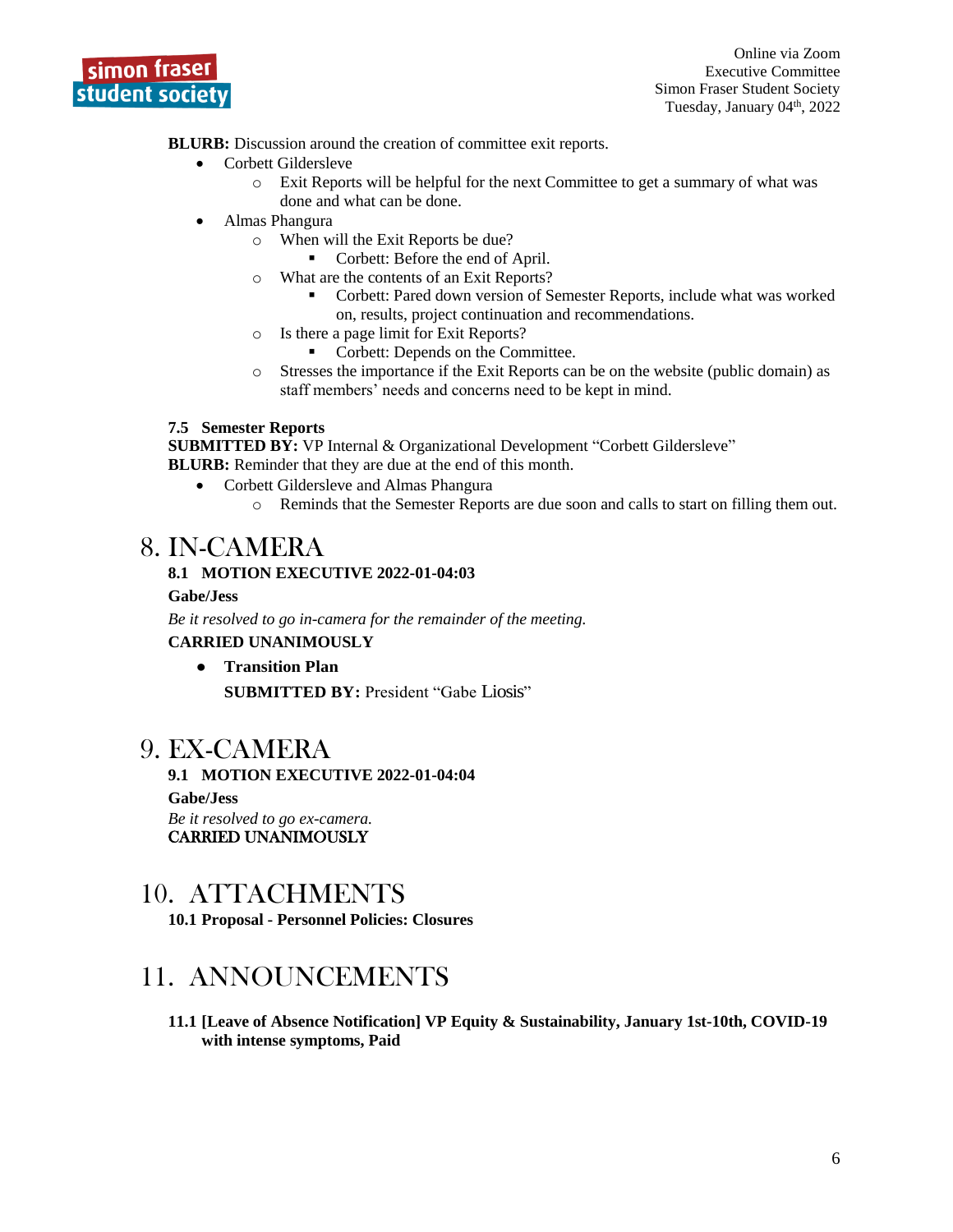

**11.2 [Leave of Absence Notification] VP Internal & Organizational Development, December 27- 31, Personal Mental Health, Paid**

## 12. ADJOURNMENT

**12.1 MOTION EXEC 2022-01-04:05**

**Gabe/Jess**

*Be it resolved to adjourn the meeting at 3:18 PM* CARRIED UNANIMOUSLY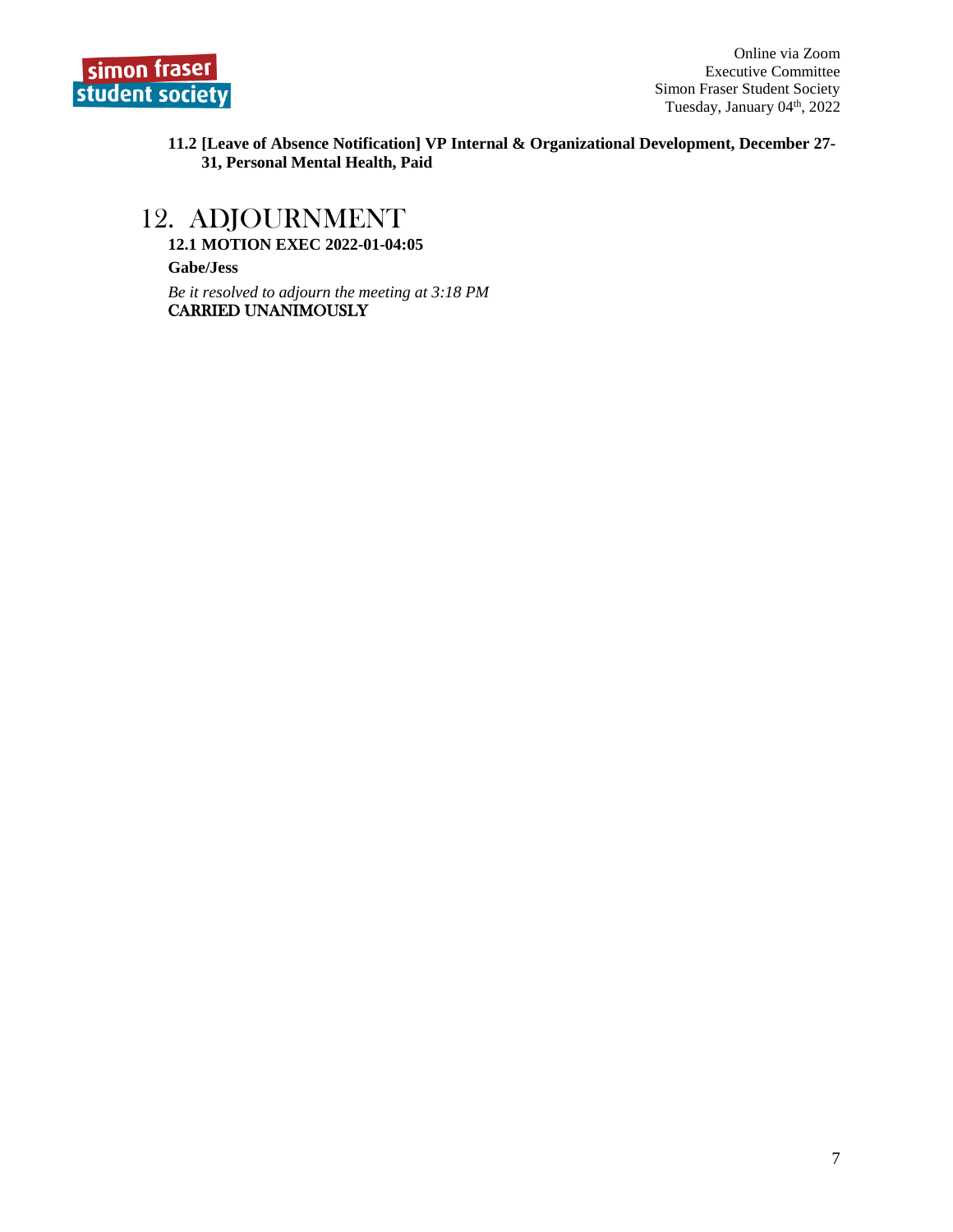# PP-1: OFFICE CLOSURE

## **Policy**

Employees will not suffer a loss of pay if the Simon Fraser Student Society closes due to inclement weather or other circumstances.

## **Definitions**

"**Office Closure**" means that the SFSS operation is closed entirely, and that the Office closure is treated as an Office Holiday. "**Office Holiday**" means a day off with pay.

## Process

The President shall be responsible, with a recommendation from the Operations Organizer, for declaring an Office Closure due to inclement weather.

In the event of inclement weather an employee who is unable to attend work, or who feels that it would be unsafe to attempt to attend work, will receive no pay for that day, unless specifically instructed by the Operations Organizer or their designate to not attend work.

In the event that an employee is at work and requests to leave early because of inclement weather and is allowed to leave work early, they will be paid only for the hours they actually worked that day. In the event an employee is instructed by the Operations Organizer or their designate to leave work early because of inclement weather, the employee will be paid for the balance of hours they were scheduled to work.

If the **Operations Organizer or delegate closes the** Society closes due to inclement weather or other circumstances, employees will not be expected to work and will not suffer any loss of pay. If circumstances require that the SFSS remain closed beyond 24 hours, the Operations Organizer will review the possibility of layoffs, seeking approval from the Executive committee for any such layoff.

If an employee requests or is directed to work remotely due to inclement weather, and an Office Closure has not been declared, they will receive pay for that day.